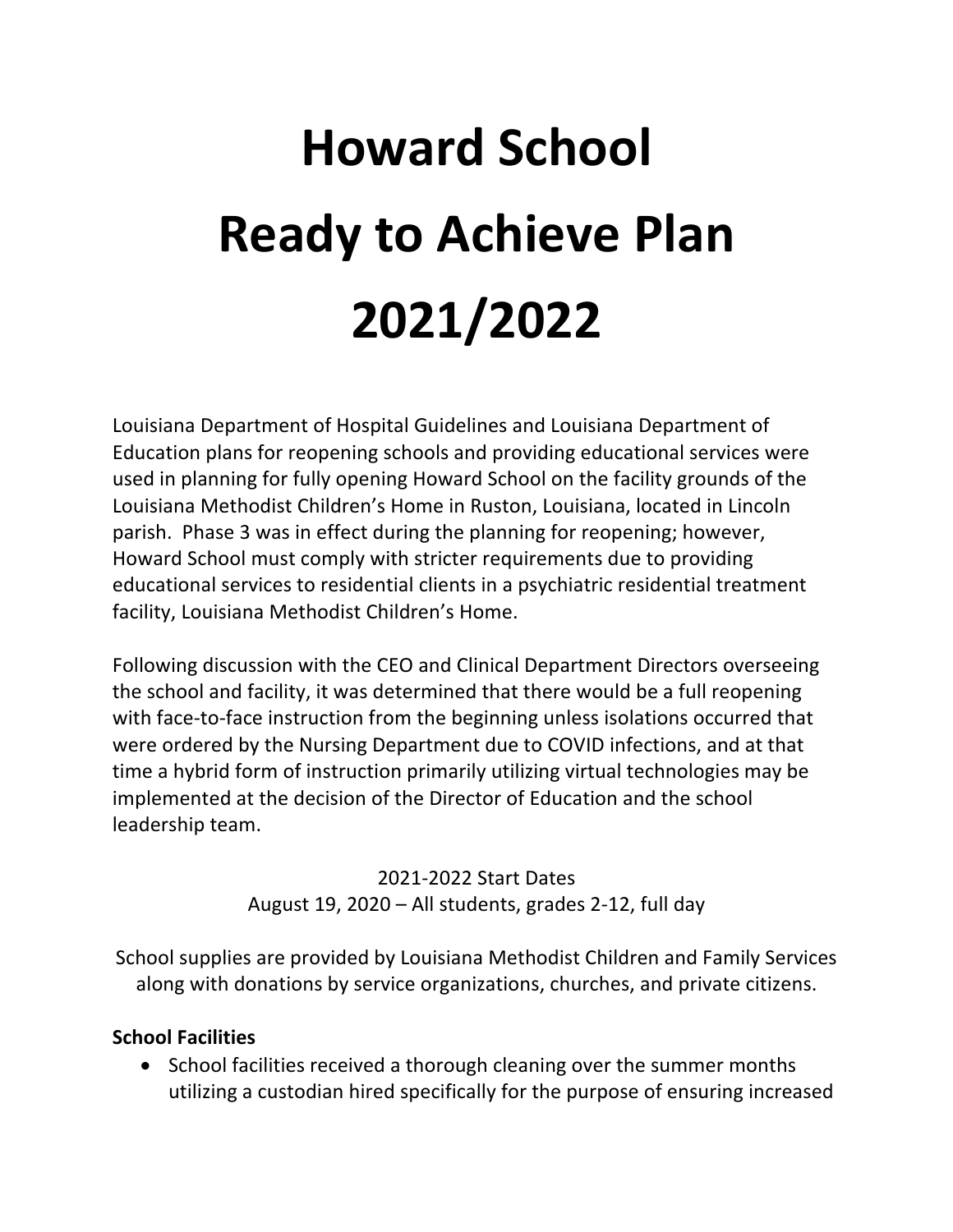infection control at the school. This individual will continue to provide ongoing sanitizing throughout the school day; this will be done prior to the students and teachers returning,

- High traffic areas and high touch areas in classrooms and facilities will be cleaned minimally three times each day.
- Since the school falls under the Louisiana Department of Hospitals guidance as a part of the Psychiatric Residential Treatment Facility, Louisiana Methodist Children and Family Services, access remains limited to only students, faculty, and staff of Louisiana United Methodist Children and Family Services.
- The Educational Facilities will have one entrance whereby individual temperature checks will be taken upon arrival. In addition, FACE MASKS are required as part of Louisiana Department of Hospitals requirements.
- The Nursing Department of Louisiana Methodist Children's Home or LUMCFS closely monitors youth and tests youth and staff who may display symptoms to limit the spread of the COVID virus. Also, the Nursing Department reports cases of infection to the State of Louisiana.
- Contact tracing continues with assistance of the educational staff under the direction of the Nursing Department. Youth and staff must report to the Nursing Department relative to contacts where infections may have occurred and with those where infections may have originated or possibly spread. Isolations of staff and youth by houses and buildings are determined SOLELY by the Nursing Department Director or designee.
- Field trips are limited to the Recreation Department or house unit and are not associated with the school or Education Department due to the nature of the pandemic.
- The campus is considered closed to visitors unless associated with clients served. This is not a decision of the Education Department.
- The school has no school-sponsored athletic events where masks must be controlled by the school or school personnel.

## **School Buses**

• The facility does not own or operate any school buses; therefore, this is not applicable. Clients in this psychiatric residential treatment facility are by majority RESIDENTS. Currently there may be two non-resident youth from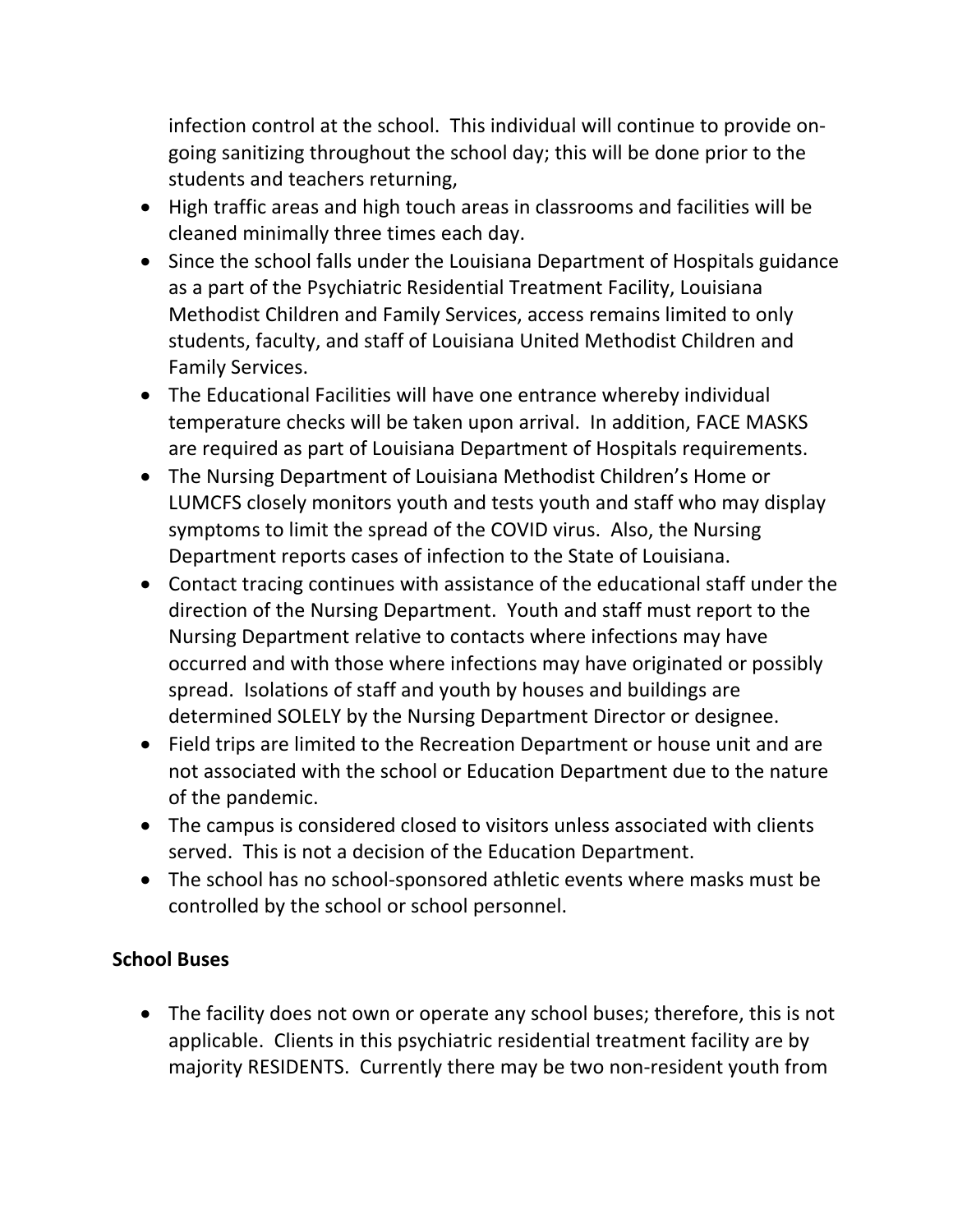the local parish who will be transported to school by parents or guardians for educational services.

## **Meals**

- Food service at the Louisiana Methodist Children's Home is provided for by the Dietary Department. Food is generally prepared to the kitchens of two buildings; this is not under the control of the Education Department or the school.
- Due to the COVID pandemic, the cafeterias have remained closed to control infection outbreaks among the clients. Youth meals are transported to the buildings and units during the lunch periods. Residential youth leave the school to report to their houses or units for their lunch and other meals; only the non-resident youth will eat at the school. Youth (generally 1-3 youth during any academic year) will sit in desks outside the principal's office separated by at least six feet in cubicle rooms or open areas so as to prevent close contact and the spread of any infection.
- Areas of the school are cleaned immediately after youth eat their lunches. Desks are sanitized and all high touch surface areas are cleaned by the custodian, principal, or a designee.

## **Students**

- Instruction will be in-person unless a student is placed on isolation or restriction by the Nursing Department or Clinical Department of the Louisiana United Methodist Children and Family Services agency. Information on services of the Education Department will be provided through the individual therapist assigned to the client. Contact with the principal or a designee, school counselor or coordinator of special services, may occur depending on the nature of the service related question.
- Masks are required as per Louisiana Department of Hospitals guidelines; this shall be enforced by the Education Department.
- Students will be required to wash their hands and sanitize often during the day.
- Social distancing to the greatest extent possible will be recommended and encouraged throughout the year.
- No masks are recommended when students are outside or participating in physical activity with the Recreation Department staff.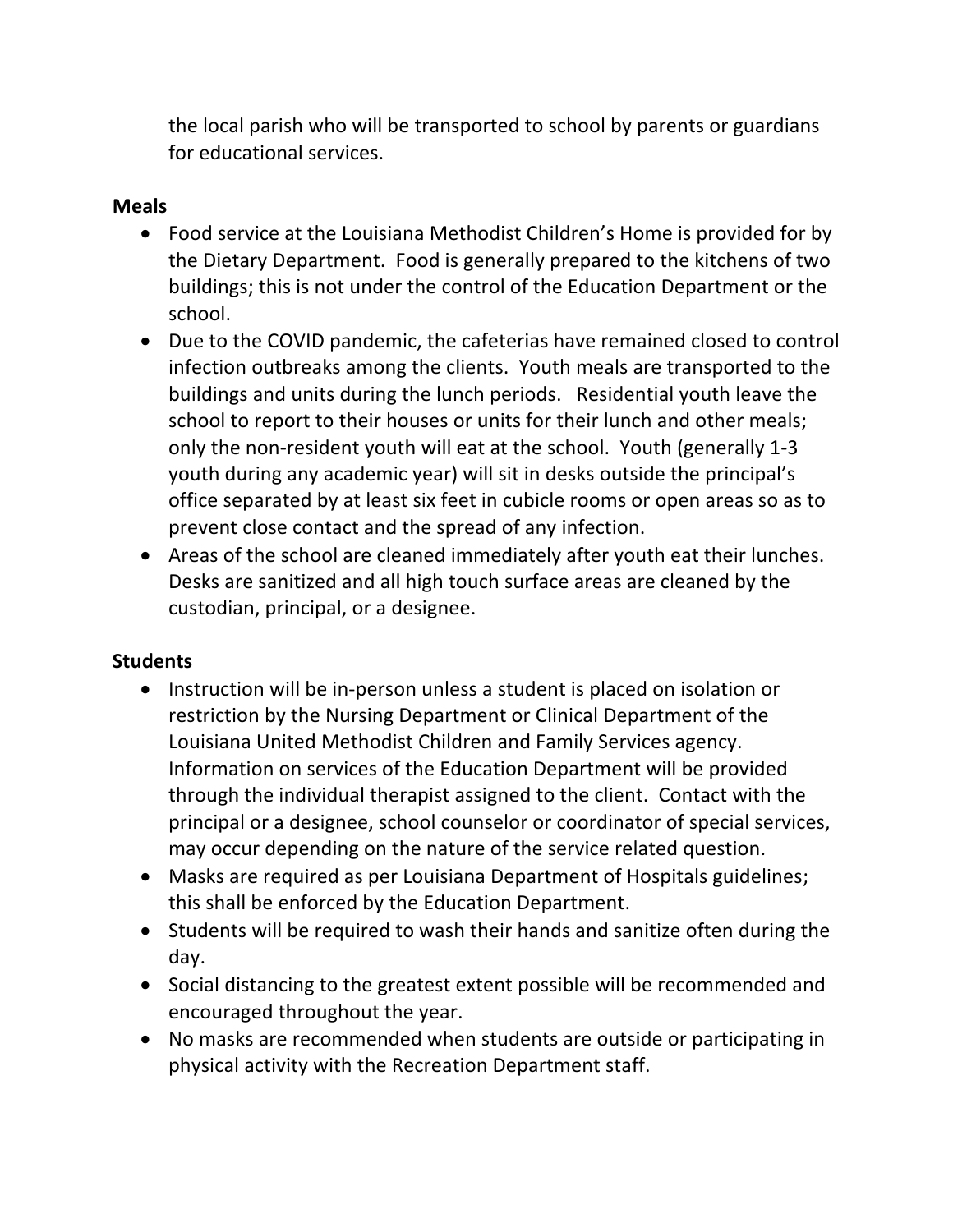• Students may bring a water bottle with water to drink during the day; and, water from a cooler will be handed out to youth on request. Staff ONLY may dispense water into disposable cups handed to students when they do not have personal water bottles. In addition, water fountains may be used to refill students' water bottles.

## **Employees**

- Employees are required to provide current vaccination information to the Nursing Department of LUMCFS. Eventually since this is a psychiatric residential treatment facility receiving federal aid, all employees are likely to be REQUIRED to have vaccinations to be employed OR work at this school. This information will remain confidential and used for contact tracing purposes and likely future employment criteria.
- Masks are REQUIRED for all employees, vaccinated or unvaccinated, due to being under the control of the Louisiana Department of Hospitals and Nursing Department of LUMCFS.
- Employees will be required to wash hands and sanitize often during the day.
- Social distancing to the greatest extent possible is recommended.

## **Visitors on Campus**

- It is required for all visitors, vaccinated or unvaccinated, to wear masks while on campus or the facility in general. Essential visitors are defined as individuals on campus providing services to youth of any kind, mental health, or otherwise.
- Visitors are not permitted on campus to volunteer or visit with youth at the school unless approved by the Administration Department or Nursing Department of LUMCFS. Currently the school plans for no volunteers or non-essential visitors due to the on-going COVID virus.
- Again, the school and agency falls under the guidance of the Louisiana Department of Hospitals. Inquiries relative to visitors on campus may contact the Administration Office of the Louisiana United Methodist Children and Family Services agency at 318-255-5020.

## **When to State Home**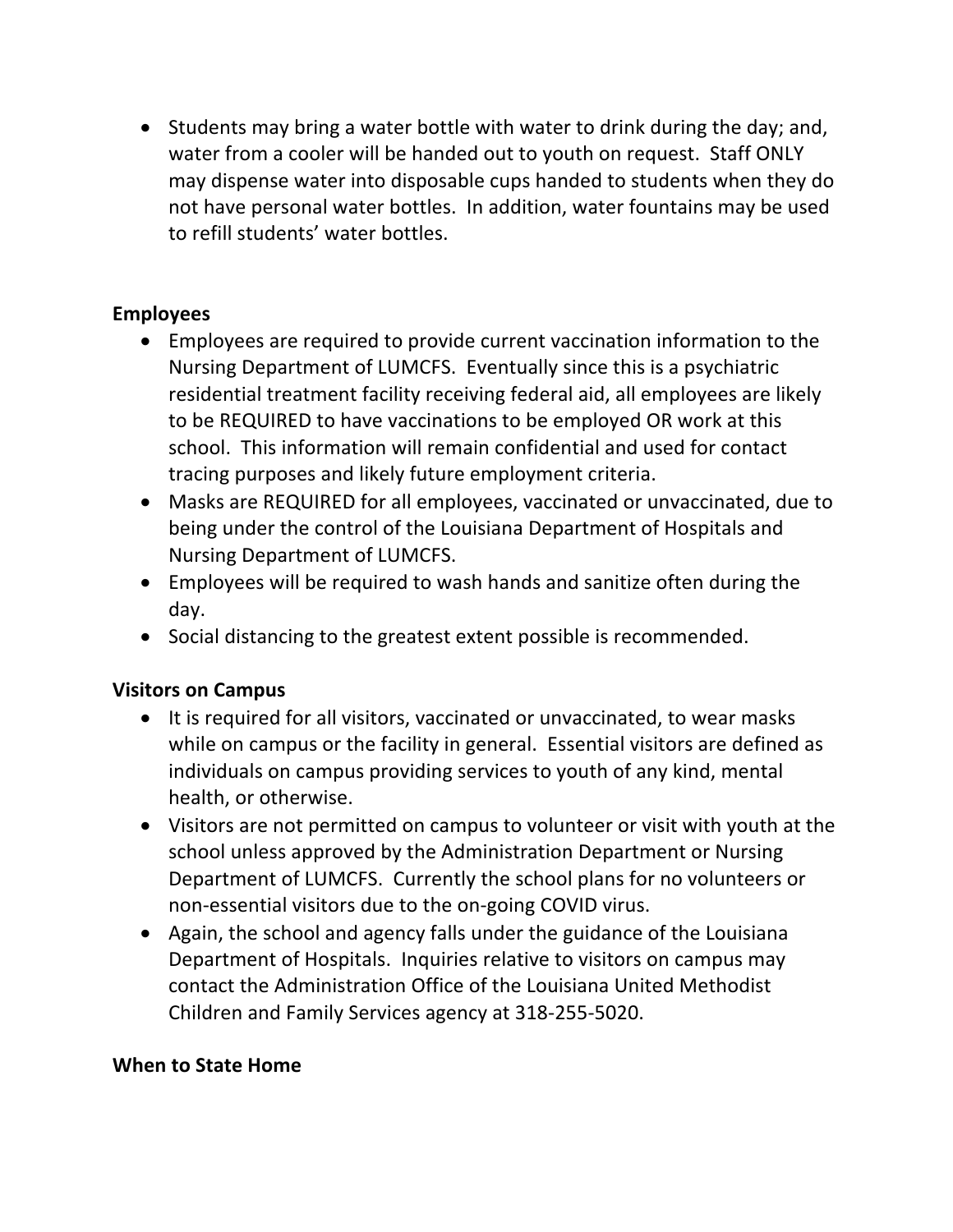- Students and employees who are ill should stay home regardless of symptoms of COVID.
- COVID-19 symptoms should be carefully checked and reported to appropriate school designees or the assigned supervisor.
- Fever of 100.4 requires students and school employees of stay home or return home from the school.

## **Quarantine Requirements for Students**

- Close contacts are defined as youth who considered as unvaccinated and unmasked students who are exposed to a positive COVID-19 case of closer than 6 feet for 15 cumulative minutes over a 24 hour period.
- Close contacts will be required to quarantine in their residences for 14 days as directed through the Nursing Department of LUMCFS and in compliance with CDC Guidelines as of 7/29/21.
- Close contacts will also be considered as any unvaccinated or vaccinated student living in a household, an on-campus building, unit, or house in which a COVID-19 case is confirmed or suspected without taking a test.

## **Isolation for Students with Positive COVID-19 Test**

- Students who test positive for COVID-19 will be required to isolate at home or on-campus residences for 10 days since symptoms first appeared **AND**  24 hours with no fever without the use of fever-reducing med **AND** other symptoms of COVID-19 are improving.
- Unvaccinated students who experience COVID-19 symptoms and do not get tested will be required to follow the same guidelines as if they were positive, and they may return to school after 10 days since symptoms first appeared **AND** 24 hours with no fever without the use of fever-reducing meds **AND** other symptoms of COVID-19 are improving.

#### **Quarantine Requirements for Employees**

• Close contacts will be considered as unvaccinated and unmasked employees who are exposed to a positive COVID-19 case of closer than 6 feet for 15 cumulative minutes over a 24 hour period will be required to quarantine at home for 10 days, unless the employee receives a negative COVID-19 test on or after day 7 at which time the employee may return to work.